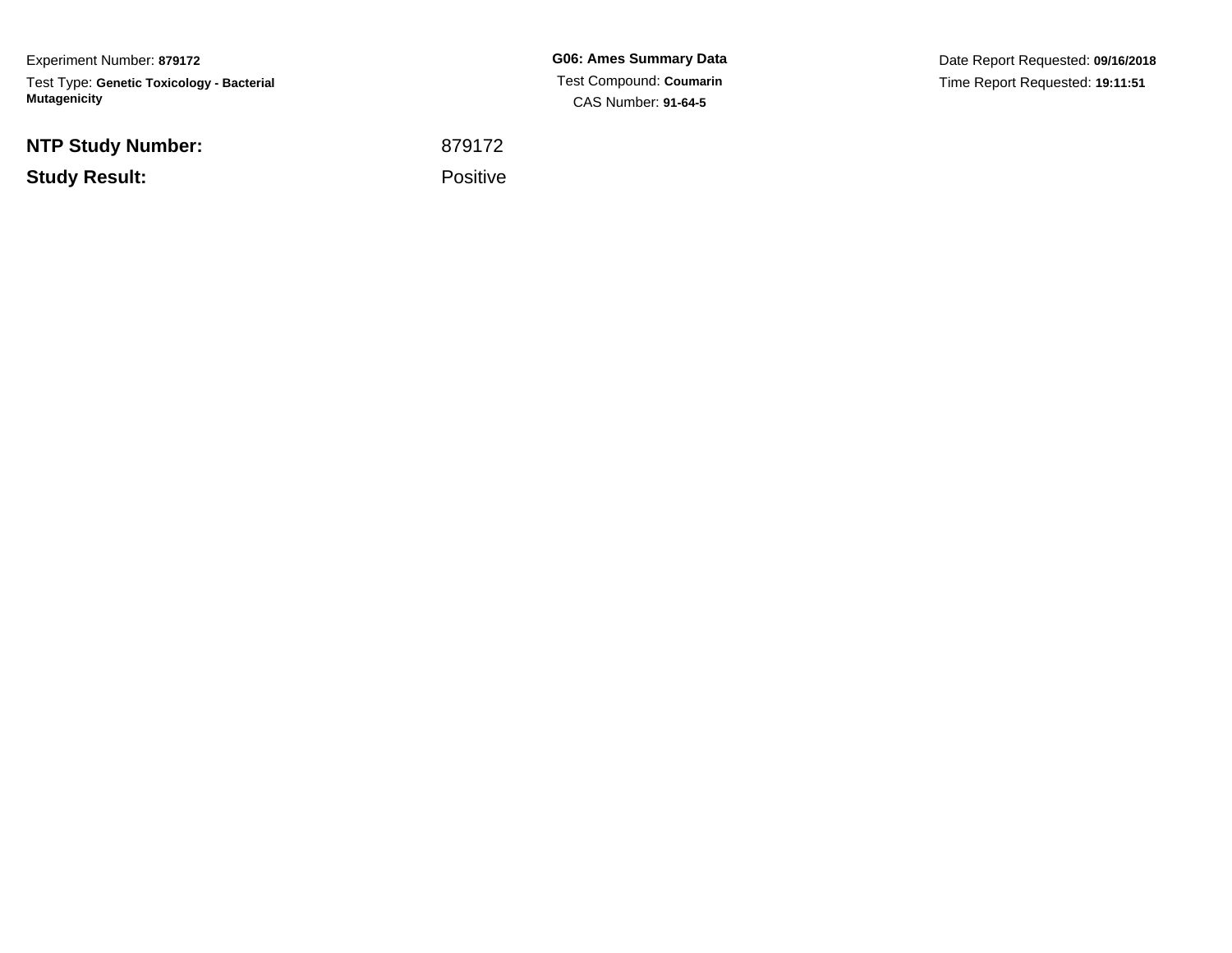#### Experiment Number: **879172**

Test Type: **Genetic Toxicology - Bacterial Mutagenicity**

### **G06: Ames Summary Data** Test Compound: **Coumarin**CAS Number: **91-64-5**

|                               |                   |                   | Strain: TA100          |                        |                     |
|-------------------------------|-------------------|-------------------|------------------------|------------------------|---------------------|
| Dose (ug/Plate)               | <b>Without S9</b> | <b>Without S9</b> | <b>With 10% Rat S9</b> | <b>With 10% Rat S9</b> | With 10% Hamster S9 |
| Vehicle Control <sup>1</sup>  | $112 \pm 9.1$     | $108 \pm 9.1$     | $121 \pm 12.7$         | $106 \pm 5.5$          | $84 \pm$<br>1.2     |
| 33.0                          | $112 \pm 7.4$     |                   | $138 \pm 2.3$          |                        | $104 \pm$<br>3.5    |
| 100.0                         | $130 \pm 11.0$    | $115 \pm 10.7$    | $152 \pm 7.0$          | $123 \pm 5.4$          | 116 $\pm$<br>9.8    |
| 333.0                         | $107 \pm 9.2$     | $111 \pm 8.2$     | $150 \pm 4.1$          |                        | $143 \pm$<br>7.3    |
| 1000.0                        | $125 \pm 3.8$     | $111 \pm 7.3$     | $186 \pm 3.2$          | $176 \pm 3.8$          | 196 $\pm$<br>10.1   |
| 2000.0                        |                   | $118 \pm 1.2$     |                        | $198 \pm 9.1$          |                     |
| 2150.0                        | $122 \pm 11.1$    |                   |                        |                        |                     |
| 2500.0                        |                   | $62 \pm 5.3^s$    |                        | $196 \pm 4.9$          |                     |
| 3000.0                        |                   |                   |                        | $133 \pm 1.5^s$        |                     |
| 3333.0                        |                   |                   | Toxic                  |                        | $188 \pm 24.0^s$    |
| <b>Trial Summary</b>          | Negative          | Negative          | Equivocal              | Positive               | Positive            |
| Positive Control <sup>2</sup> |                   |                   |                        |                        | $2384 \pm 120.0$    |
| Positive Control <sup>3</sup> |                   |                   | $859 \pm 51.2$         | $1547 \pm 31.0$        |                     |
| Positive Control <sup>4</sup> | $1890 \pm 51.6$   | $1371 \pm 29.9$   |                        |                        |                     |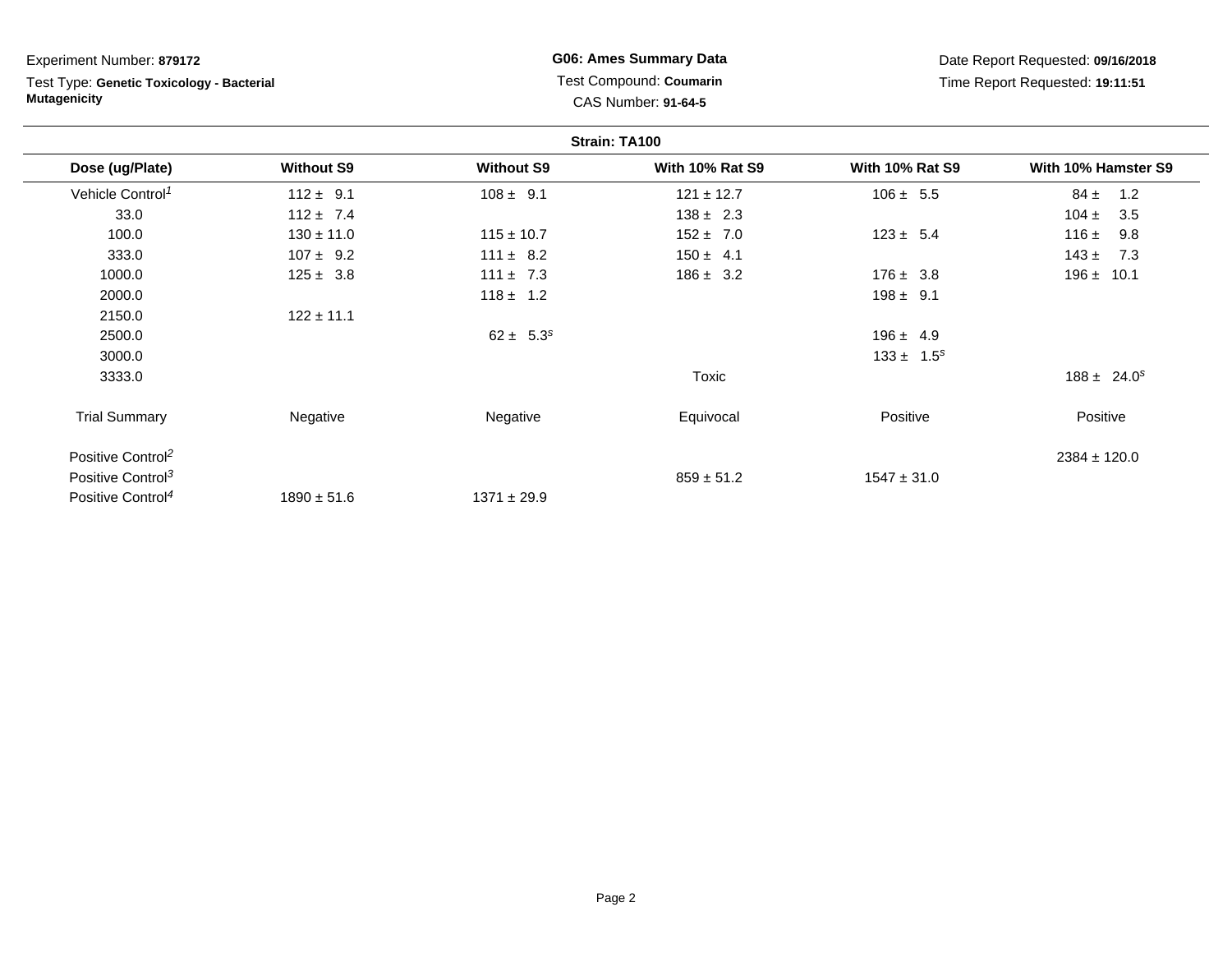# Experiment Number: **879172**

Test Type: **Genetic Toxicology - Bacterial Mutagenicity**

**G06: Ames Summary Data** Test Compound: **Coumarin**CAS Number: **91-64-5**

**Strain: TA100**

| Dose (ug/Plate)               | With 10% Hamster S9 |
|-------------------------------|---------------------|
| Vehicle Control <sup>1</sup>  | $114 \pm 6.9$       |
| 33.0                          |                     |
| 100.0                         | $120 \pm 11.6$      |
| 333.0                         |                     |
| 1000.0                        | $287 \pm 20.8$      |
| 2000.0                        | $379 \pm 18.6$      |
| 2150.0                        |                     |
| 2500.0                        | $364 \pm 12.7$      |
| 3000.0                        | $286 \pm 16.5^s$    |
| 3333.0                        |                     |
| <b>Trial Summary</b>          | Positive            |
| Positive Control <sup>2</sup> | $3128 \pm 44.7$     |
| Positive Control <sup>3</sup> |                     |
| Positive Control <sup>4</sup> |                     |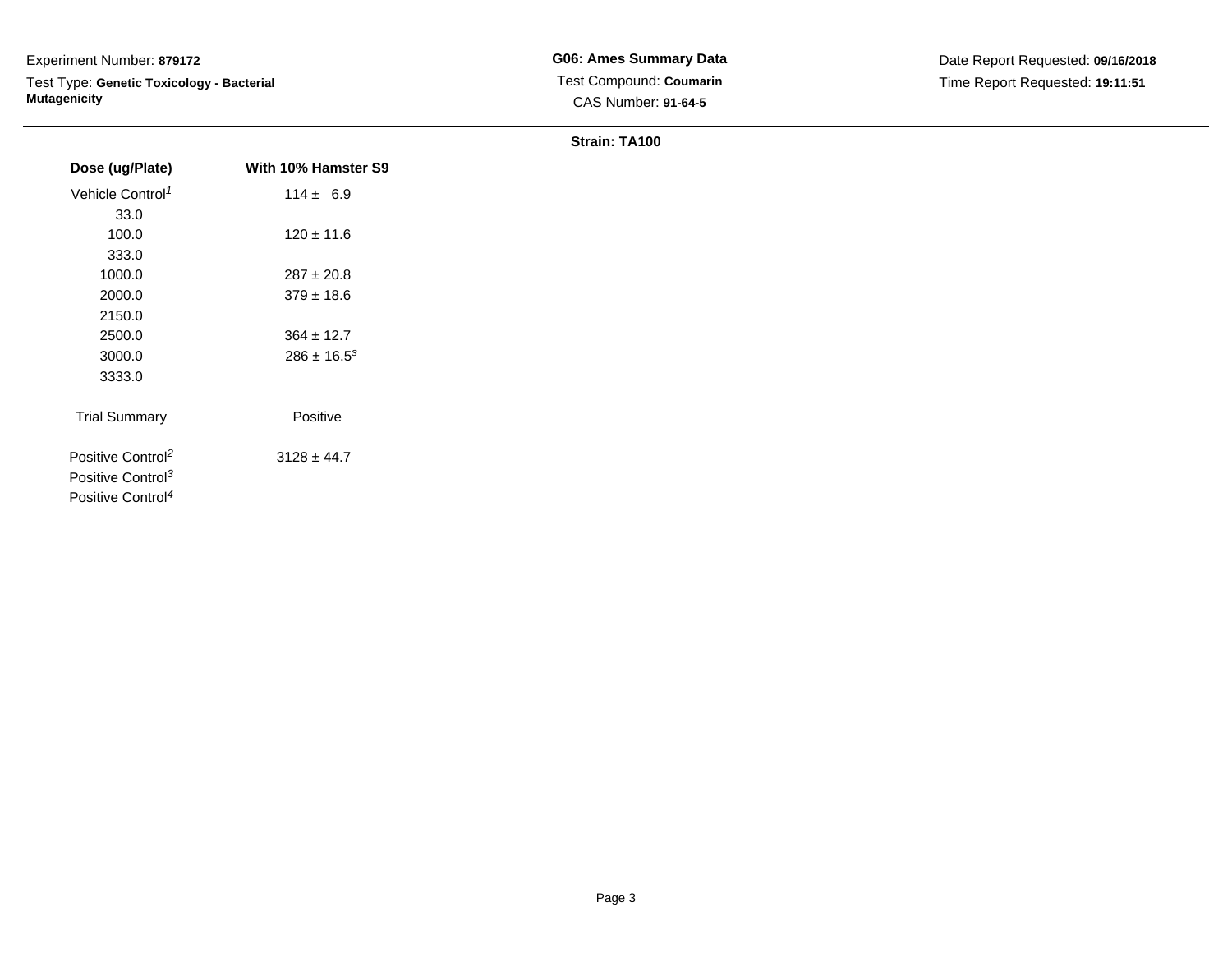| Experiment Number: 879172 |  |  |
|---------------------------|--|--|
|---------------------------|--|--|

Test Type: **Genetic Toxicology - Bacterial Mutagenicity**

**G06: Ames Summary Data** Test Compound: **Coumarin**CAS Number: **91-64-5**

| Strain: TA1535                |                   |                        |                     |
|-------------------------------|-------------------|------------------------|---------------------|
| Dose (ug/Plate)               | <b>Without S9</b> | <b>With 10% Rat S9</b> | With 10% Hamster S9 |
| Vehicle Control <sup>1</sup>  | $17 \pm 1.2$      | $11 \pm 0.7$           | $11 \pm 2.0$        |
| 33.0                          | $21 \pm 5.2$      | $10 \pm 1.2$           | $13 \pm 1.0$        |
| 100.0                         | $18 \pm 2.5$      | $11 \pm 1.0$           | $8 \pm 0.7$         |
| 333.0                         | $23 \pm 3.2$      | $5 \pm 0.3$            | $9 \pm 1.8$         |
| 1000.0                        | $24 \pm 5.0$      | $8 \pm 1.2$            | $9 \pm 1.5$         |
| 2150.0                        | $23 \pm 4.3$      |                        |                     |
| 3333.0                        |                   | $10 \pm 0.6^s$         | $11 \pm 2.8$        |
| <b>Trial Summary</b>          | Negative          | Negative               | Negative            |
| Positive Control <sup>2</sup> |                   |                        | $145 \pm 4.8$       |
| Positive Control <sup>3</sup> |                   | $51 \pm 5.0$           |                     |
| Positive Control <sup>4</sup> | $1212 \pm 35.3$   |                        |                     |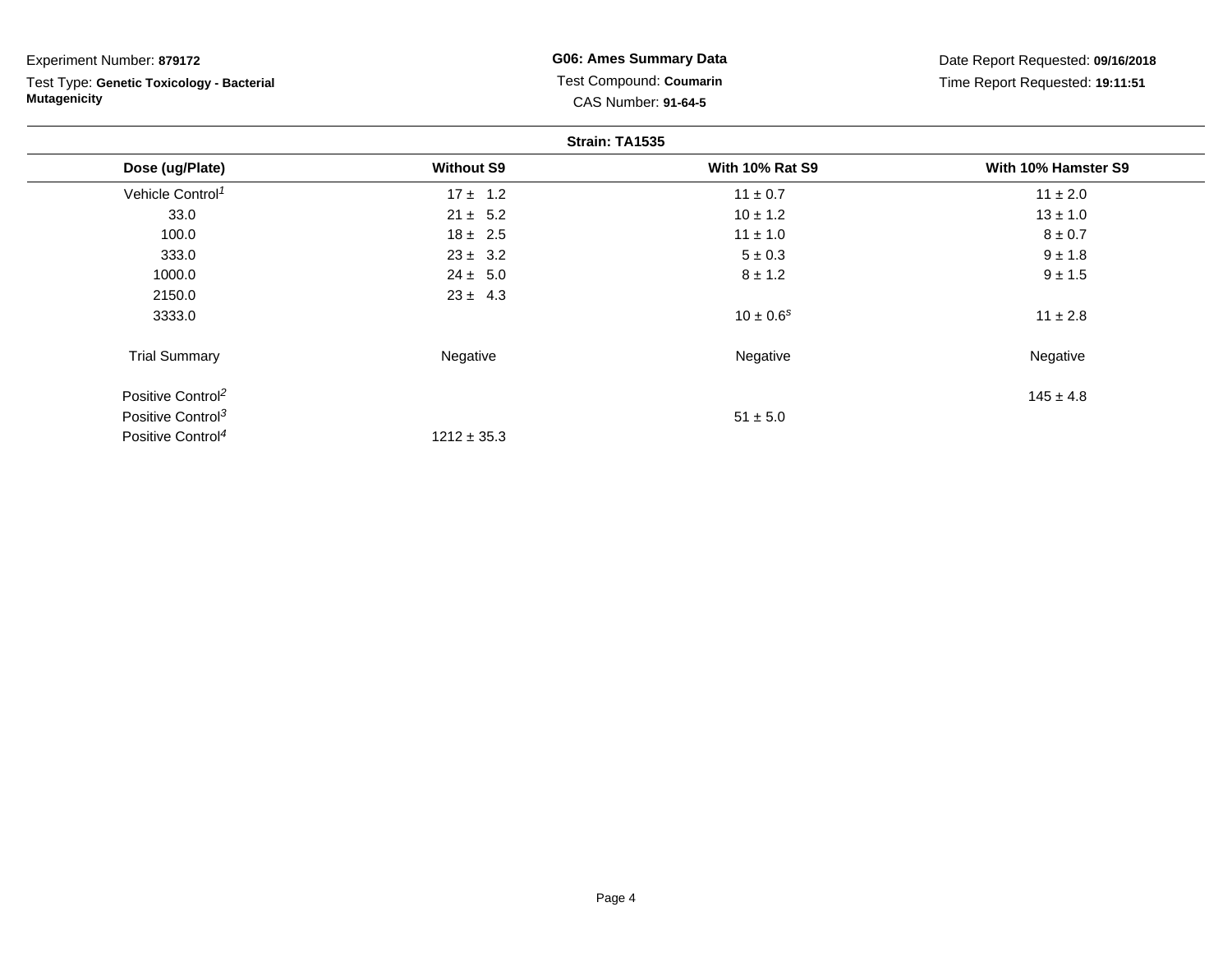Test Type: **Genetic Toxicology - Bacterial Mutagenicity**

**G06: Ames Summary Data** Test Compound: **Coumarin**CAS Number: **91-64-5**

|                               | Strain: TA1537    |                          |                     |  |
|-------------------------------|-------------------|--------------------------|---------------------|--|
| Dose (ug/Plate)               | <b>Without S9</b> | <b>With 10% Rat S9</b>   | With 10% Hamster S9 |  |
| Vehicle Control <sup>1</sup>  | $5 \pm 1.3$       | $9 \pm 3.2$              | $11 \pm 1.2$        |  |
| 33.0                          | $6 \pm 1.2$       | $10 \pm 2.2$             | $11 \pm 3.9$        |  |
| 100.0                         | $6 \pm 0.7$       | $8 \pm 2.3$              | $9 \pm 2.3$         |  |
| 333.0                         | 7 ± 0.9           | $8 \pm 0.9$              | $7 \pm 2.6$         |  |
| 1000.0                        | $6 \pm 0.9$       | $9 \pm 1.8$              | $9 \pm 0.9$         |  |
| 2150.0                        | $3 \pm 0.6^s$     |                          |                     |  |
| 3333.0                        |                   | $9 \pm 2.5$ <sup>s</sup> | $6 \pm 1.5^s$       |  |
| <b>Trial Summary</b>          | Negative          | Negative                 | Negative            |  |
| Positive Control <sup>2</sup> |                   |                          | $207 \pm 16.8$      |  |
| Positive Control <sup>3</sup> |                   | $57 \pm 6.0$             |                     |  |
| Positive Control <sup>5</sup> | $69 \pm 12.3$     |                          |                     |  |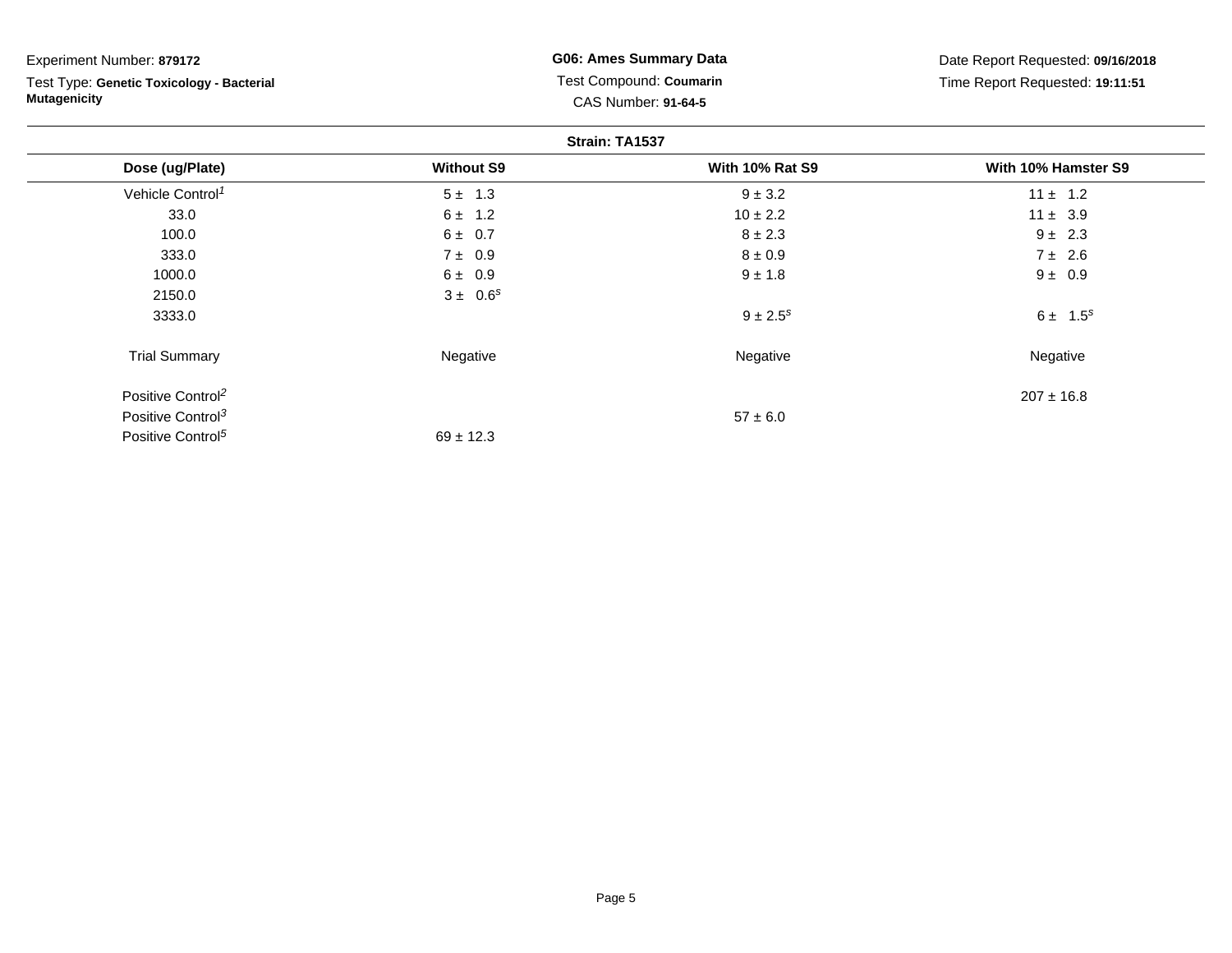| Experiment Number: 879172 |  |  |
|---------------------------|--|--|
|---------------------------|--|--|

Test Type: **Genetic Toxicology - Bacterial Mutagenicity**

**G06: Ames Summary Data** Test Compound: **Coumarin**CAS Number: **91-64-5**

| <b>Strain: TA98</b>           |                   |                        |                              |
|-------------------------------|-------------------|------------------------|------------------------------|
| Dose (ug/Plate)               | <b>Without S9</b> | <b>With 10% Rat S9</b> | With 10% Hamster S9          |
| Vehicle Control <sup>1</sup>  | $14 \pm 2.5$      | $30 \pm 2.7$           | $22 \pm 2.9$                 |
| 33.0                          | $12 \pm 0.3$      | $34 \pm 8.5$           | $27 \pm 0.9$                 |
| 100.0                         | $15 \pm 1.2$      | $30 \pm 3.8$           | 2.6<br>$27 \pm$              |
| 333.0                         | $16 \pm 2.3$      | $27 \pm 2.9$           | $36 \pm 0.7$                 |
| 1000.0                        | $12 \pm 3.5$      | $24 \pm 1.5$           | $23 \pm$<br>1.8              |
| 2150.0                        | $15 \pm 1.9$      |                        |                              |
| 3333.0                        |                   | $17 \pm 3.2^s$         | 1.2 <sup>s</sup><br>11 $\pm$ |
| <b>Trial Summary</b>          | Negative          | Negative               | Negative                     |
| Positive Control <sup>2</sup> |                   |                        | $1754 \pm 118.2$             |
| Positive Control <sup>3</sup> |                   | $477 \pm 29.1$         |                              |
| Positive Control <sup>6</sup> | $1433 \pm 23.6$   |                        |                              |